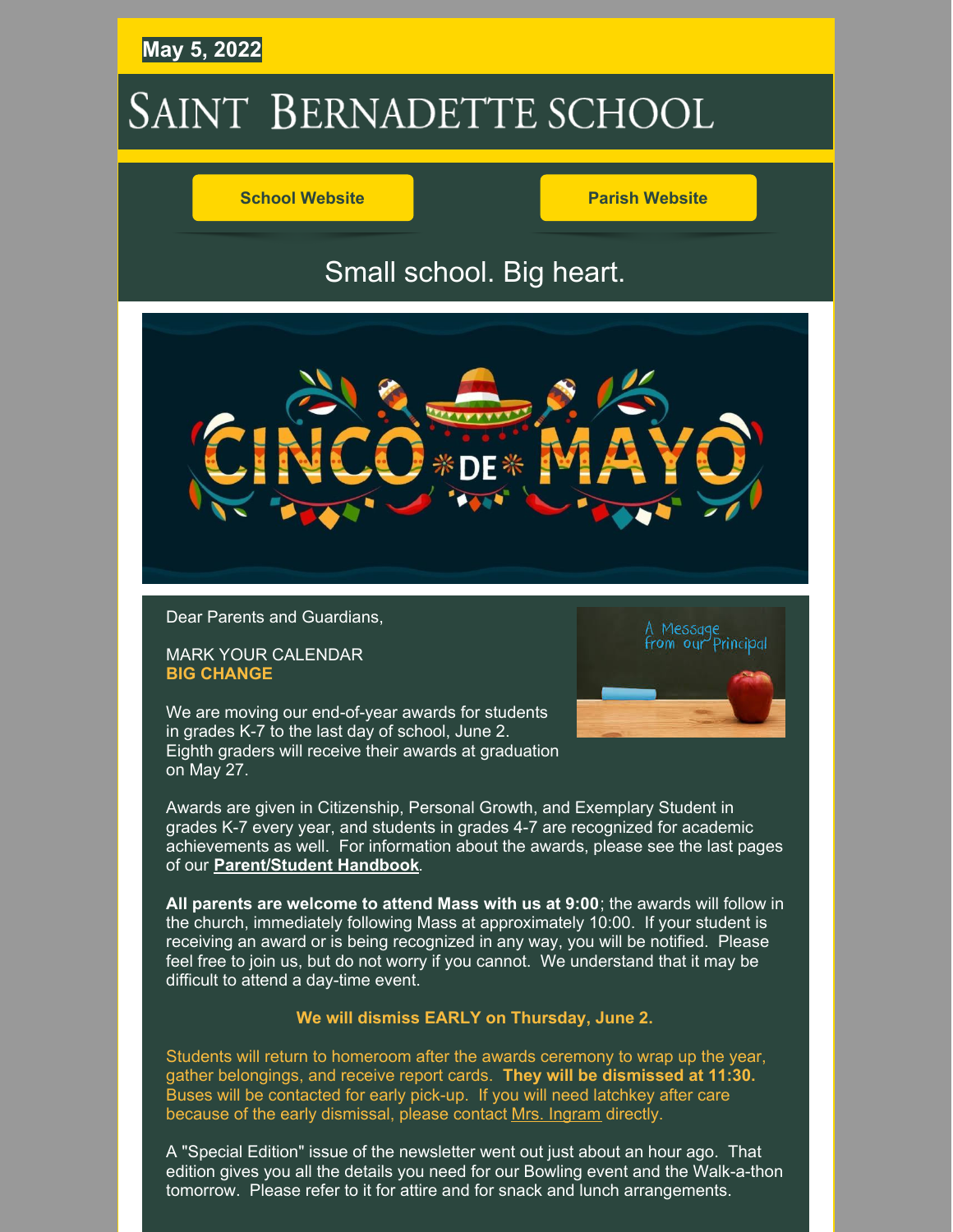Pay attention also to the links to summer camps. These are great opportunities to learn new skills and have fun over the summer!

In Christ, ~Mrs. I



#### **Challenge Night Tonight!**

This will be the last La Rosa Challenge Night of this school year. Please mention our school and teacher to get credit for St. Bernadette.

**[Click](https://files.constantcontact.com/9ac56f1f601/56909d9f-f874-4929-bba4-d230e120520a.pdf?rdr=true) here to print flyer**



**LOOKING AHEAD...**

- **Thurs, May 5 - The last LaRosa Challenge Night this school year**
- **Fri, May 6 - All School bowling event in the morning**
- **Fri, May 6 - Walk-a-thon in the afternoon**
- **Thurs, May 12 - Field Day (no Mass on this day)**
- **Thurs, May 12 - PTO Meeting (6:30pm) @Don Rigo's in Amelia**
- **Fri, May 13 - No School - Teacher inservice**
- **Mon, May 16 - 8th graders depart for Washington, DC**
- **Fri, May 20 - Art Fair and Family Fun Night**
- **Fri, May 27 - Preschool graduation at 10:00 a.m.**
- **Fri, May 27 - 8th grade graduation and awards 6:30 p.m.**
- **Mon, May 30 - Memorial Day - No School**
- **Thurs, June 2 - Last day of school for K-7 Dismiss at 11:30.**

#### **DID YOU KNOW?**

We celebrate Mass as a school on Thursdays at 9:00 a.m. Parents are welcome!

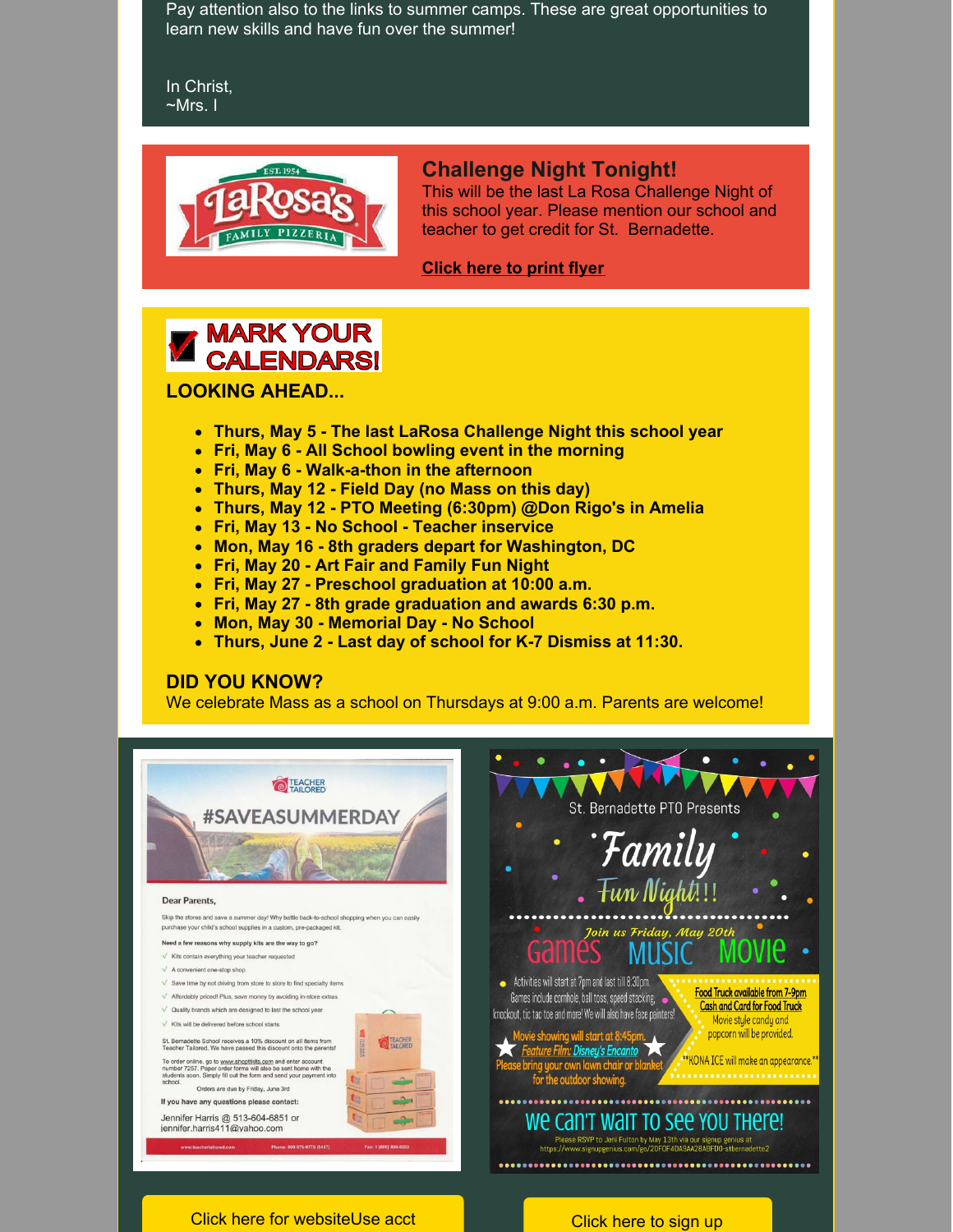

74830 0 2021 Shetterfly Lifetouch LLC



#### **SUMMER CAMPS**

Below you can find links to a list of summer camps at various high schools and venues. Choose from sports, education, theater, arts, technology and more. There is something for everyone!

- **[McNicholas](http://www.mcnhs.org/camps) High School**
- **[Moeller](https://moellercamps.campbrainregistration.com/) HS**
- **Mercy [McAuley](http://www.mercymcauley.org/camps) HS**
- **Roger [Bacon](https://www.rogerbacon.org/about/summer-camps) HS**
- **[Boys](http://bgcgc.org/memberships) & Girls Club of Cinti [STEAM](https://www.classroomantics.com/)** Camps
- **St. [Xavier](https://www.stxavier.org/academics/summer-camps) HS**



### **CALLING ALL ATHLETES!**

Sign-ups for Cheer, Football, Girls Volleyball and Golf for the 2022 season are underway now. There is a link attached to each sport so you can print out the flyer for more information.

- **Cheer - [Grades](https://files.constantcontact.com/9ac56f1f601/fd17f90d-8907-44fc-9f72-d855a1edeeb1.pdf?rdr=true) K-8**
- **[Football](https://files.constantcontact.com/9ac56f1f601/8c3bf350-d7e5-4eae-9e37-8d07fe6bf46c.pdf?rdr=true) - Grades K-8**
- **Girls [Volleyball](https://files.constantcontact.com/9ac56f1f601/14095ccb-05a4-443a-8fd2-e9f275335f91.pdf?rdr=true) - Grades 3-8**

**All Volunteers and Staff must register with SafeParish.**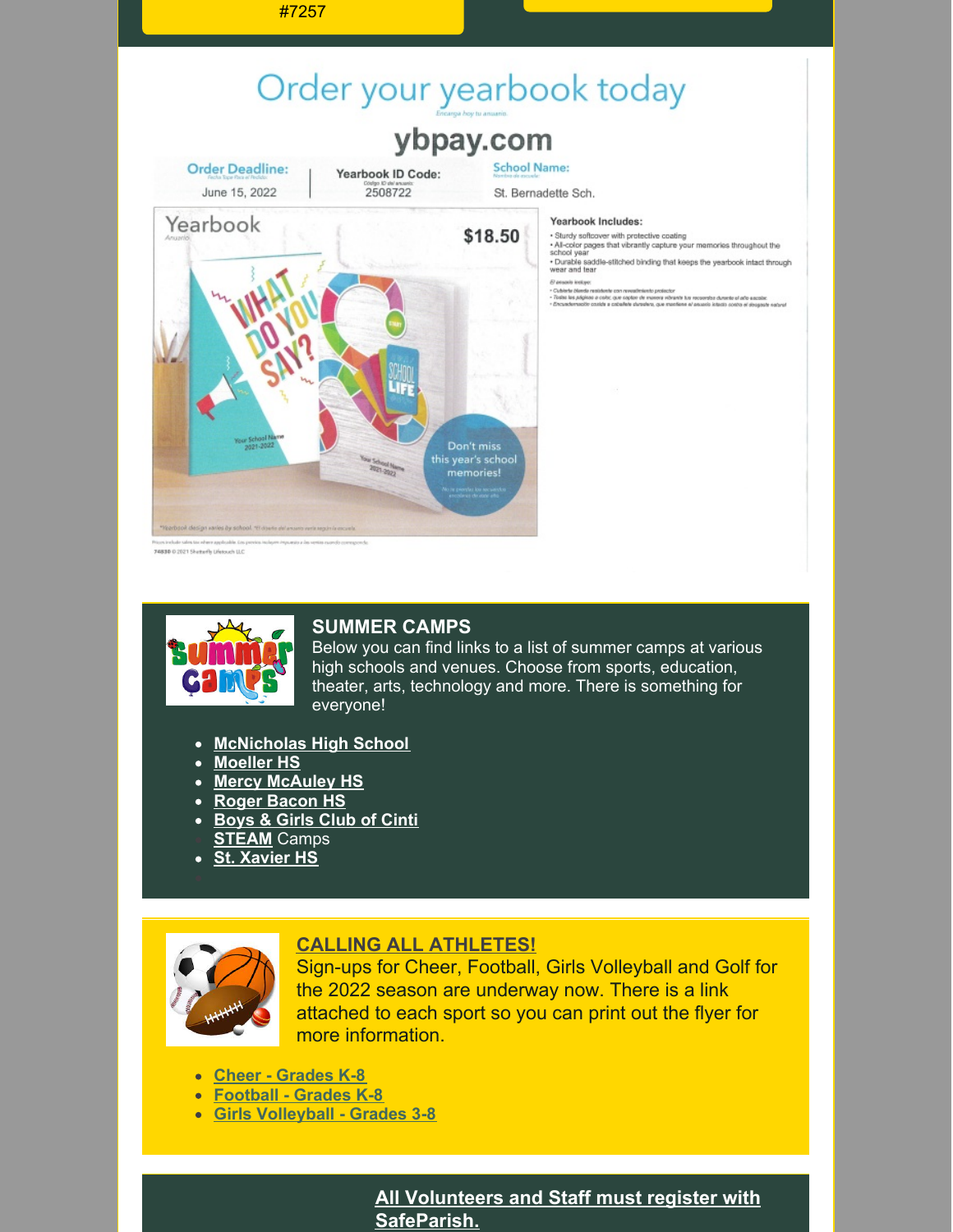

The Archdiocese is now using SafeParish exclusively for safe environment compliance. Even if you have had a Virtus account, you must open an account with SafeParish. Virtus accounts are no longer being used. Instructions for setting up your SafeParish account are

**[HERE.](https://www.stbameliaparish.org/safeparish)** New to volunteering? You start by opening a SafeParish account, get the needed on-line training, and learn about any required background checks. Click on the link to get started!

If you are interested in volunteering for cafeteria or playground duty, please see the links below to sign-up through Sign-Up Genius.



#### **Volunteer Opportunities**

We've refreshed our Sign-Up links for Lunchroom Help and Recess Duty. Please consider spending time on our campus in these positions. Both of these "jobs" give you an opportunity to see our

students socialize and play. Children love seeing their mom or dad on campus particularly the younger students. (Older students might complain or ask you not to come, but down deep, they're proud of your participation and support!) The links for these signups are in the QUICK LINKS, below.

# **Quick Links**

**[Newsletters/Handouts](http://stbameliaschool.org/About-Us/Principals-Notes-and-Handouts)**

**[2022-2023](https://files.constantcontact.com/9ac56f1f601/b73785f0-2cde-45fc-800c-5b13d533f097.pdf?rdr=true) School Calender**

**[Parent/Student](https://files.constantcontact.com/9ac56f1f601/8d5a24ef-5bbd-42e5-ac9c-565402d649a0.pdf?rdr=true) Handbook**

**Parish [Website](http://stbameliaparish.org/)**

**[Lunchroom](https://www.signupgenius.com/go/20F0F4DA9AA28ABFD0-lunchroom1) help sign-ups**

**Recess duty [sign-ups](https://www.signupgenius.com/go/20f0f4da9aa28abfd0-recess)**

**To set up Lunch [Instructions](https://files.constantcontact.com/9ac56f1f601/7f0bdd59-916d-4528-9ead-8e9a3ccdad05.pdf?rdr=true)**

**[PTO](http://stbameliaschool.org/Parents/PTO)**

**SafeParish [instructions](https://www.stbameliaparish.org/safeparish)**

**[Schoolbelles](http://www.schoolbelles.com/storelocations) (code S1952)**

**[Gradelink](https://secure.gradelink.com/gradelink)**

**[FACTS](https://online.factsmgt.com/signin/3XC6B) Login**

**[Remind](https://www.remind.com/join/stbsabers) Sign-up**

**Virtues in Practice (at home [materials](https://www.nashvilledominican.org/wp-content/uploads/PARENT-Guide-VIP-1.pdf) - Year I, Year of Faith)**

**Kroger [Rewards](https://files.constantcontact.com/9ac56f1f601/fbac224c-c902-48f8-93e9-043c6214ce43.pdf?rdr=true)**

**Box Tops [Bonus](https://www.boxtops4education.com/) App**

**1n5 [Foundation](https://1n5.org/learn-about-mental-health) (great mental health information)**

**[Mind-Peace](https://mindpeacecincinnati.com/) (to find mental health providers - click on "Search for Providers")**

*[Beacons](https://catholicaoc.org/beacons-of-light) of Light* **[-](https://catholicaoc.org/beacons-of-light) Pastoral [Planning](https://catholicaoc.org/beacons-of-light) and Parish Families**

# COVID-19 LINKS

**Ohio COVID Vaccine [Program](https://coronavirus.ohio.gov/wps/portal/gov/covid-19/covid-19-vaccination-program) [Quarantine](https://doh.sd.gov/COVID/Calculator/default.aspx) and Isolation Calculator Get the Shot [Ohio](https://gettheshot.coronavirus.ohio.gov/) Search [Available](https://www.solvhealth.com/oh/c/batavia-oh-srv-covid-testing) Vaccine Sites Frequently Asked Questions: [Quarantining](https://coronavirus.ohio.gov/static/docs/COVID-19-Quarantine-FAQs.pdf) Local [Statistics](https://www.nytimes.com/interactive/2021/us/clermont-ohio-covid-cases.html) Myths and Facts: COVID [Vaccine](https://www.cdc.gov/coronavirus/2019-ncov/vaccines/facts.html) [Cincinnati](https://www.cincinnatichildrens.org/patients/coronavirus-information/vaccines/schedule) Children's COVID site**